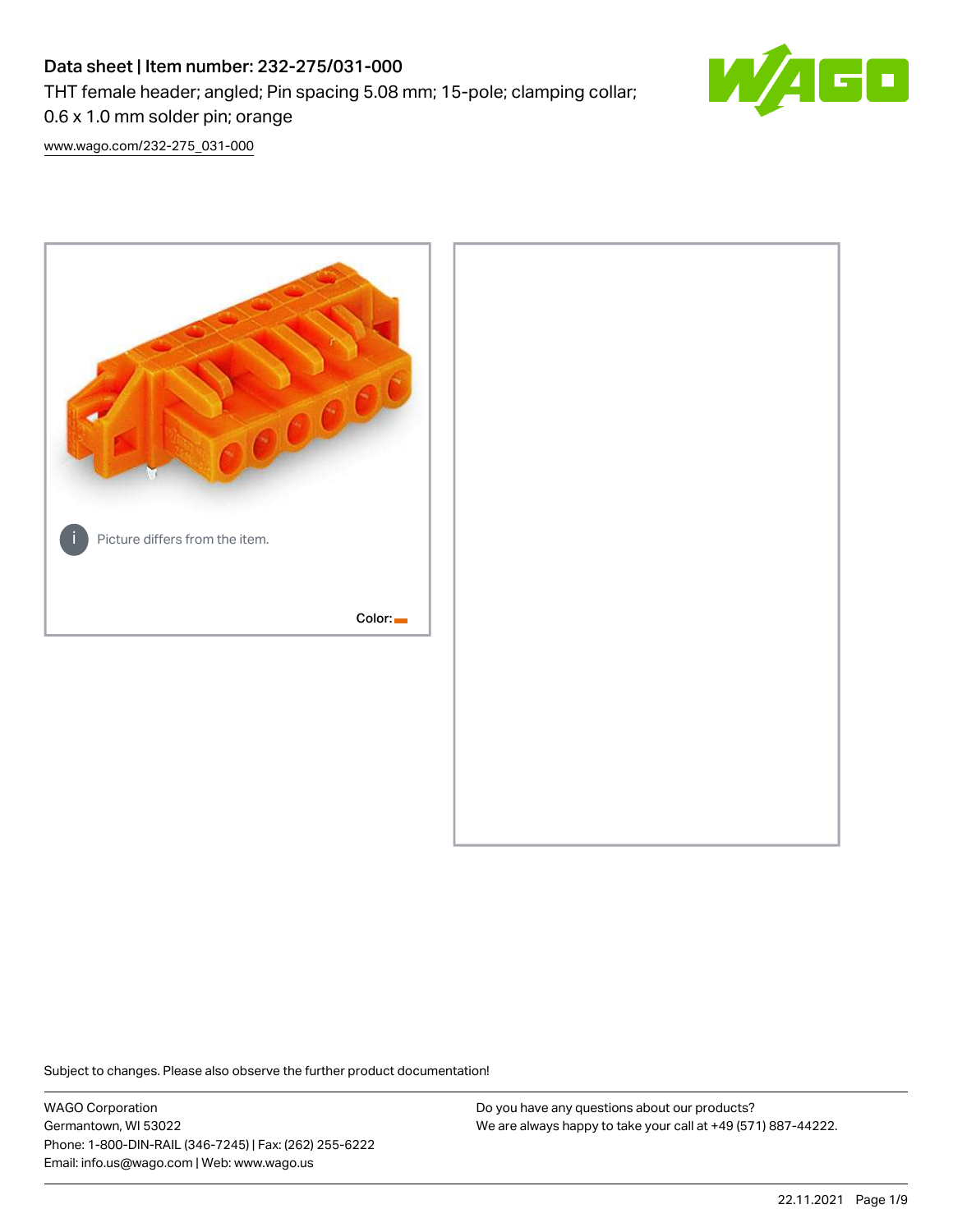

Dimensions in mm

L = pole no. x pin spacing

 $L_1 = L + 3$  mm

 $L_2 = L + 8.8$  mm

 $L_3 = L + 14.8$  mm

2- to 3-pole female connectors – one latch only

## Item description

**Horizontal or vertical PCB mounting via straight or angled solder pins** 

Subject to changes. Please also observe the further product documentation! For board-to-board and board-to-wire connections

WAGO Corporation Germantown, WI 53022 Phone: 1-800-DIN-RAIL (346-7245) | Fax: (262) 255-6222 Email: info.us@wago.com | Web: www.wago.us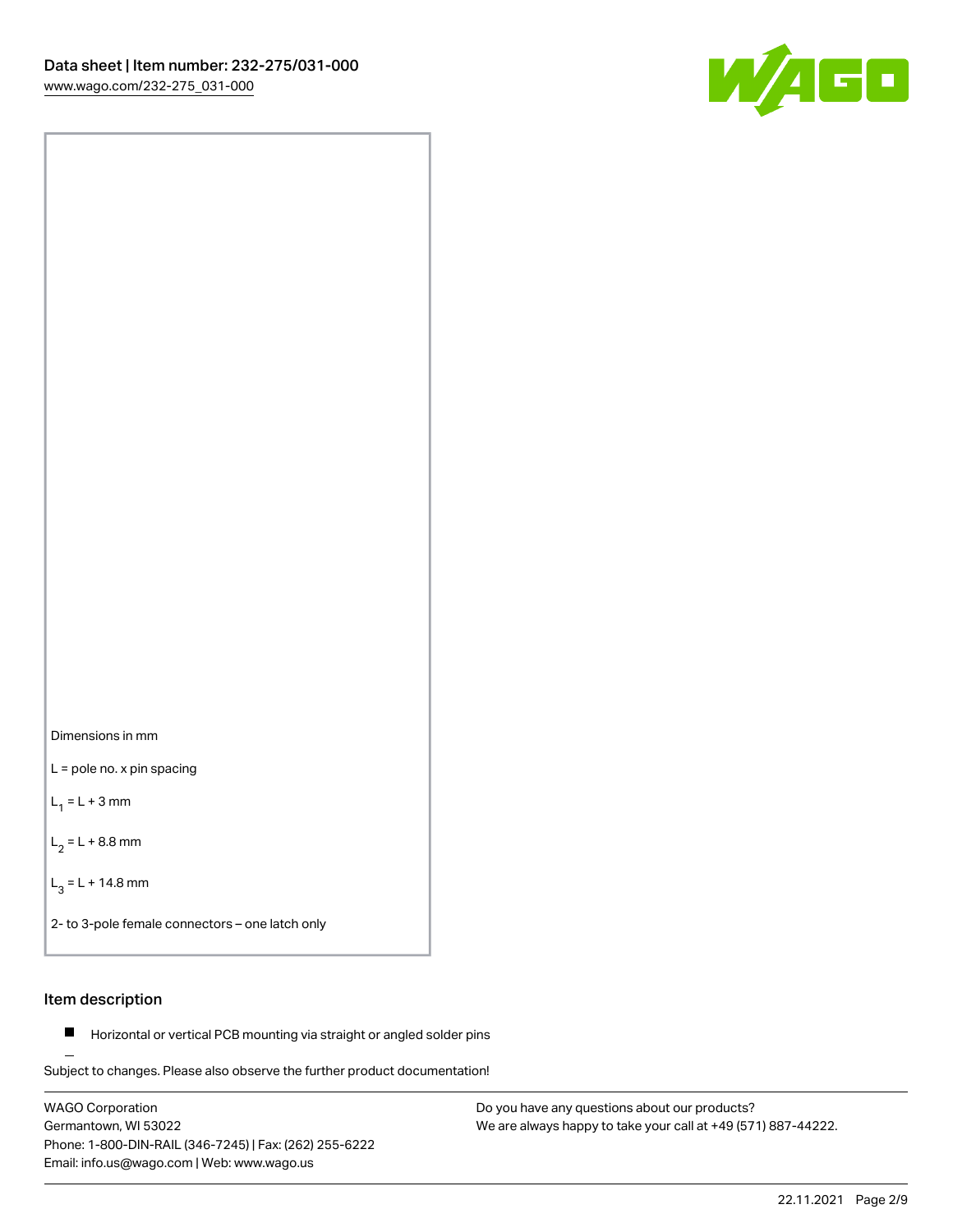

- For board-to-board and board-to-wire connections
- $\blacksquare$ Touch-proof PCB outputs
- $\blacksquare$ Easy-to-identify PCB inputs and outputs
- $\blacksquare$ With coding fingers

### Data **Notes**

| Safety information 1 | The <i>MCS – MULTI CONNECTION SYSTEM</i> includes connectors<br>without breaking capacity in accordance with DIN EN 61984. When<br>used as intended, these connectors must not be connected<br>/disconnected when live or under load. The circuit design should<br>ensure header pins, which can be touched, are not live when<br>unmated. |
|----------------------|--------------------------------------------------------------------------------------------------------------------------------------------------------------------------------------------------------------------------------------------------------------------------------------------------------------------------------------------|
| Variants:            | Other pole numbers<br>3.8 mm pin projection for male headers with straight solder pins<br>Gold-plated or partially gold-plated contact surfaces<br>Other versions (or variants) can be requested from WAGO Sales or<br>configured at https://configurator.wago.com/                                                                        |

# Electrical data

### IEC Approvals

| Ratings per                 | IEC/EN 60664-1                                                        |
|-----------------------------|-----------------------------------------------------------------------|
| Rated voltage (III / 3)     | 320 V                                                                 |
| Rated surge voltage (III/3) | 4 <sub>k</sub> V                                                      |
| Rated voltage (III/2)       | 320 V                                                                 |
| Rated surge voltage (III/2) | 4 <sub>k</sub> V                                                      |
| Nominal voltage (II/2)      | 630 V                                                                 |
| Rated surge voltage (II/2)  | 4 <sub>kV</sub>                                                       |
| Rated current               | 12A                                                                   |
| Legend (ratings)            | $(III / 2)$ $\triangle$ Overvoltage category III / Pollution degree 2 |

### UL Approvals

| Approvals per                  | UL 1059 |
|--------------------------------|---------|
| Rated voltage UL (Use Group B) | 300 V   |
| Rated current UL (Use Group B) | 15 A    |
| Rated voltage UL (Use Group D) | 300 V   |
| Rated current UL (Use Group D) | 10 A    |

Subject to changes. Please also observe the further product documentation!

| <b>WAGO Corporation</b>                                | Do you have any questions about our products?                 |
|--------------------------------------------------------|---------------------------------------------------------------|
| Germantown, WI 53022                                   | We are always happy to take your call at +49 (571) 887-44222. |
| Phone: 1-800-DIN-RAIL (346-7245)   Fax: (262) 255-6222 |                                                               |
| Email: info.us@wago.com   Web: www.wago.us             |                                                               |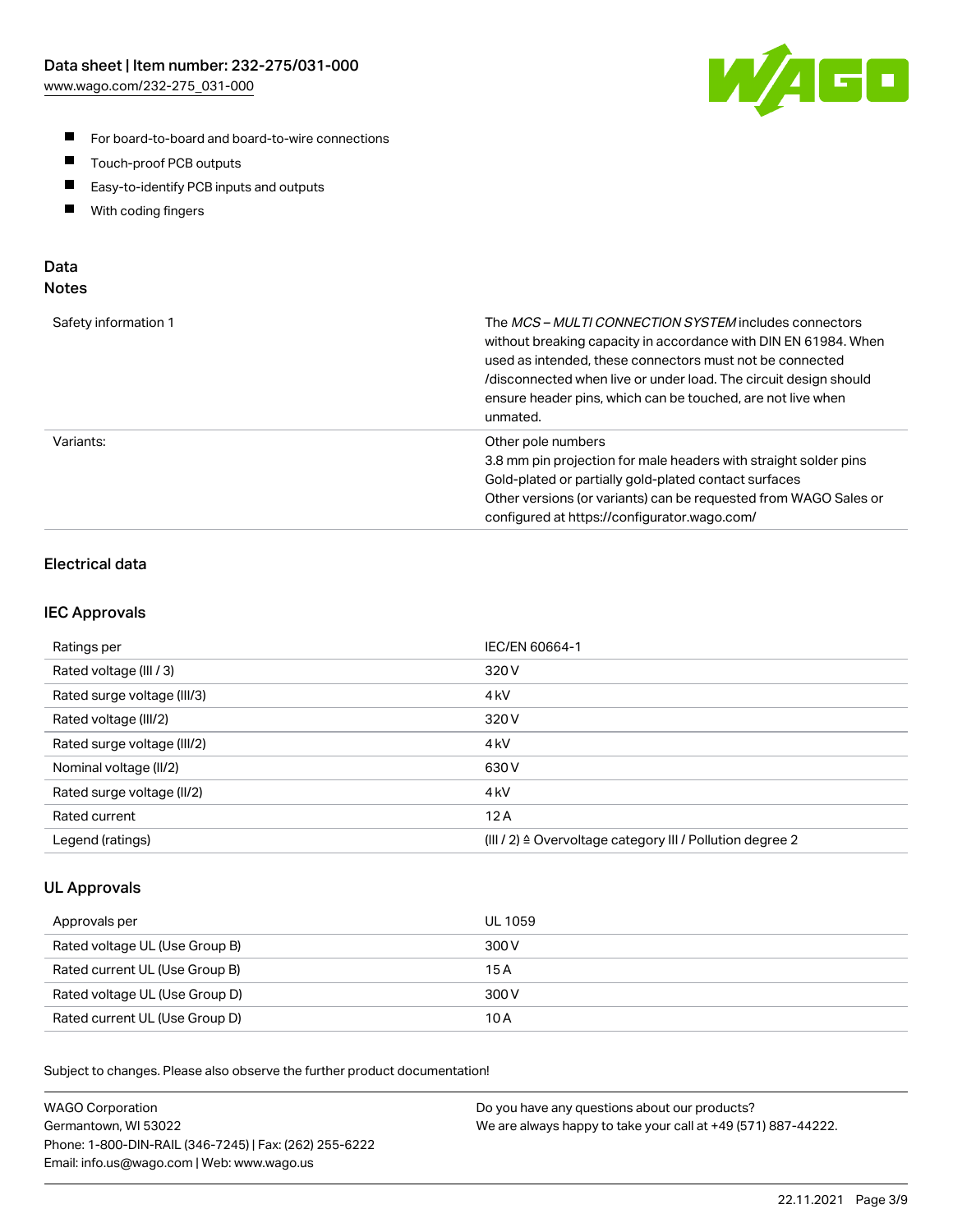

## Ratings per UL

| Rated voltage UL 1977 | 600   |
|-----------------------|-------|
| Rated current UL 1977 | . O F |

## CSA Approvals

| Approvals per                   | CSA   |
|---------------------------------|-------|
| Rated voltage CSA (Use Group B) | 300 V |
| Rated current CSA (Use Group B) | 15 A  |
| Rated voltage CSA (Use Group D) | 300 V |
| Rated current CSA (Use Group D) | 10 A  |

#### Connection data

| Total number of potentials |  |
|----------------------------|--|
| Number of connection types |  |
| Number of levels           |  |

#### Connection 1

| Number of poles |  |
|-----------------|--|
|                 |  |

# Physical data

| Pin spacing                          | 5.08 mm / 0.2 inch    |
|--------------------------------------|-----------------------|
| Width                                | 91 mm / 3.583 inch    |
| Height                               | 16.6 mm / 0.654 inch  |
| Height from the surface              | 11.6 mm / 0.457 inch  |
| Depth                                | 18.25 mm / 0.719 inch |
| Solder pin length                    | 5 <sub>mm</sub>       |
| Solder pin dimensions                | $0.6 \times 1$ mm     |
| Drilled hole diameter with tolerance | $1.3$ $(+0.1)$ mm     |

# Mechanical data

| Mounting type | Mounting flange                         |
|---------------|-----------------------------------------|
| Mounting type | Feed-through mounting<br>Panel mounting |

Subject to changes. Please also observe the further product documentation!

| <b>WAGO Corporation</b>                                | Do you have any questions about our products?                 |
|--------------------------------------------------------|---------------------------------------------------------------|
| Germantown, WI 53022                                   | We are always happy to take your call at +49 (571) 887-44222. |
| Phone: 1-800-DIN-RAIL (346-7245)   Fax: (262) 255-6222 |                                                               |
| Email: info.us@wago.com   Web: www.wago.us             |                                                               |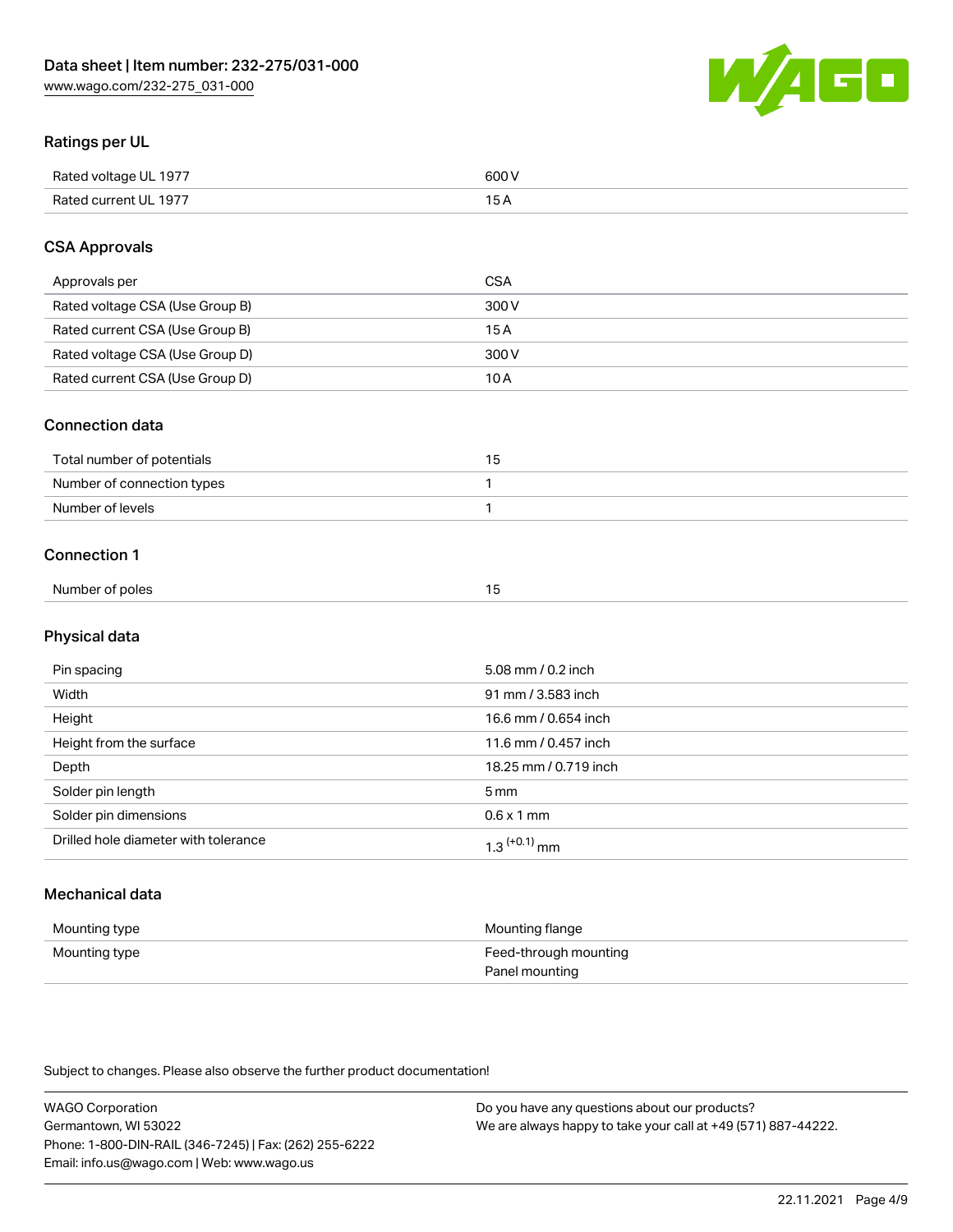

## Plug-in connection

| Contact type (pluggable connector) | Female header |
|------------------------------------|---------------|
| Connector (connection type)        | for PCB       |
| Mismating protection               | No            |
| Mating direction to the PCB        | 0°            |
| Locking of plug-in connection      | Without       |

# PCB contact

| PCB Contact                         | THT                                        |
|-------------------------------------|--------------------------------------------|
| Solder pin arrangement              | over the entire female connector (in-line) |
| Number of solder pins per potential |                                            |

#### Material data

| Color                       | orange           |
|-----------------------------|------------------|
| Material group              |                  |
| Insulation material         | Polyamide (PA66) |
| Flammability class per UL94 | V0               |
| Contact material            | Copper alloy     |
| Contact plating             | tin-plated       |
| Weight                      | 13.6g            |

# Environmental requirements

| Limit temperature range<br>. | $-60+85 °C$ |  |
|------------------------------|-------------|--|
|------------------------------|-------------|--|

# Commercial data

| PU (SPU)              | 25 Stück      |
|-----------------------|---------------|
| Packaging type        | box           |
| Country of origin     | DE            |
| <b>GTIN</b>           | 4055143576963 |
| Customs tariff number | 85366990990   |

# Approvals / Certificates

#### Ship Approvals

|                                                                            |          |                          | Certificate |
|----------------------------------------------------------------------------|----------|--------------------------|-------------|
| Logo                                                                       | Approval | Additional Approval Text | name        |
| Subject to changes. Please also observe the further product documentation! |          |                          |             |

| <b>WAGO Corporation</b>                                | Do you have any questions about our products?                 |
|--------------------------------------------------------|---------------------------------------------------------------|
| Germantown, WI 53022                                   | We are always happy to take your call at +49 (571) 887-44222. |
| Phone: 1-800-DIN-RAIL (346-7245)   Fax: (262) 255-6222 |                                                               |
| Email: info.us@wago.com   Web: www.wago.us             |                                                               |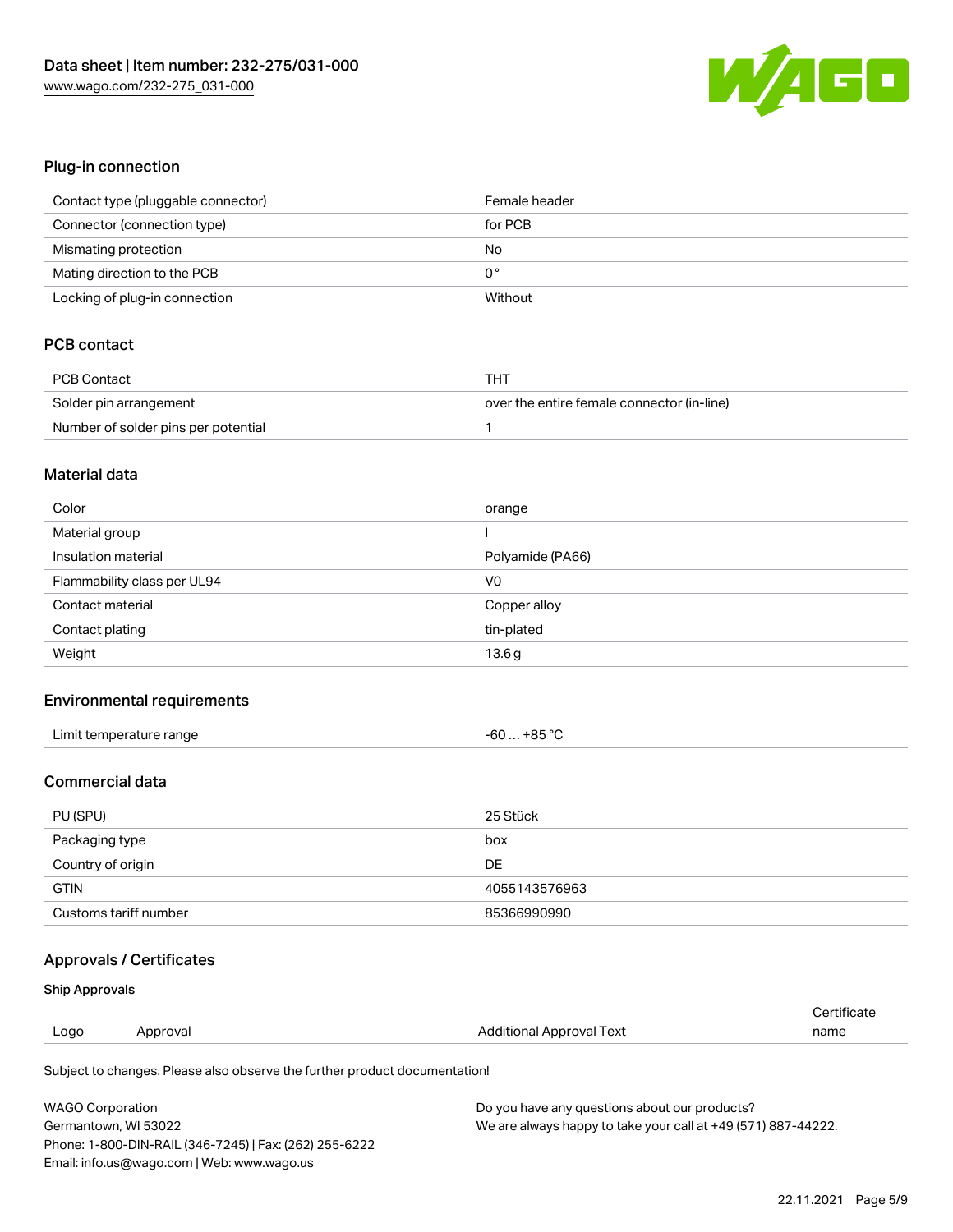# Data sheet | Item number: 232-275/031-000

[www.wago.com/232-275\\_031-000](http://www.wago.com/232-275_031-000)



| <b>ABS</b>               | <b>ABS</b><br>American Bureau of Shipping               |                                 | $19 -$<br>HG15869876-<br><b>PDA</b> |
|--------------------------|---------------------------------------------------------|---------------------------------|-------------------------------------|
| <b>BUREAU</b><br>VERITAS | BV<br>Bureau Veritas S.A.                               | <b>IEC 60998</b>                | 11915/D0 BV                         |
|                          | <b>DNV GL</b><br>Det Norske Veritas, Germanischer Lloyd |                                 | TAE 000016Z                         |
| <b>UL-Approvals</b>      |                                                         |                                 |                                     |
| Logo                     | Approval                                                | <b>Additional Approval Text</b> | Certificate<br>name                 |
|                          | UL<br>UL International Germany GmbH                     | <b>UL 1977</b>                  | E45171                              |

UR Underwriters Laboratories Inc.

# Counterpart

Item no.231-645 nem 10.231-043<br>Male connector; 15-pole; Pin spacing 5.08 mm ; orange [www.wago.com/231-645](https://www.wago.com/231-645)

UL 1059 E45172

# Optional accessories

#### Mounting

| Mounting accessories |                                                                         |                      |  |  |
|----------------------|-------------------------------------------------------------------------|----------------------|--|--|
|                      | Item no.: 231-194<br>Self-tapping screw; B 2.2x13, fixing hole 1.8 mm Ø | www.wago.com/231-194 |  |  |
|                      | Item no.: 231-195<br>Screw with nut; M2x12; for fixing element          | www.wago.com/231-195 |  |  |
|                      | Item no.: 231-295<br>Screw with nut                                     | www.wago.com/231-295 |  |  |
| Testing accessories  |                                                                         |                      |  |  |
| Testing accessories  |                                                                         |                      |  |  |

Subject to changes. Please also observe the further product documentation!

| <b>WAGO Corporation</b>                                | Do you have any questions about our products?                 |
|--------------------------------------------------------|---------------------------------------------------------------|
| Germantown, WI 53022                                   | We are always happy to take your call at +49 (571) 887-44222. |
| Phone: 1-800-DIN-RAIL (346-7245)   Fax: (262) 255-6222 |                                                               |
| Email: info.us@wago.com   Web: www.wago.us             |                                                               |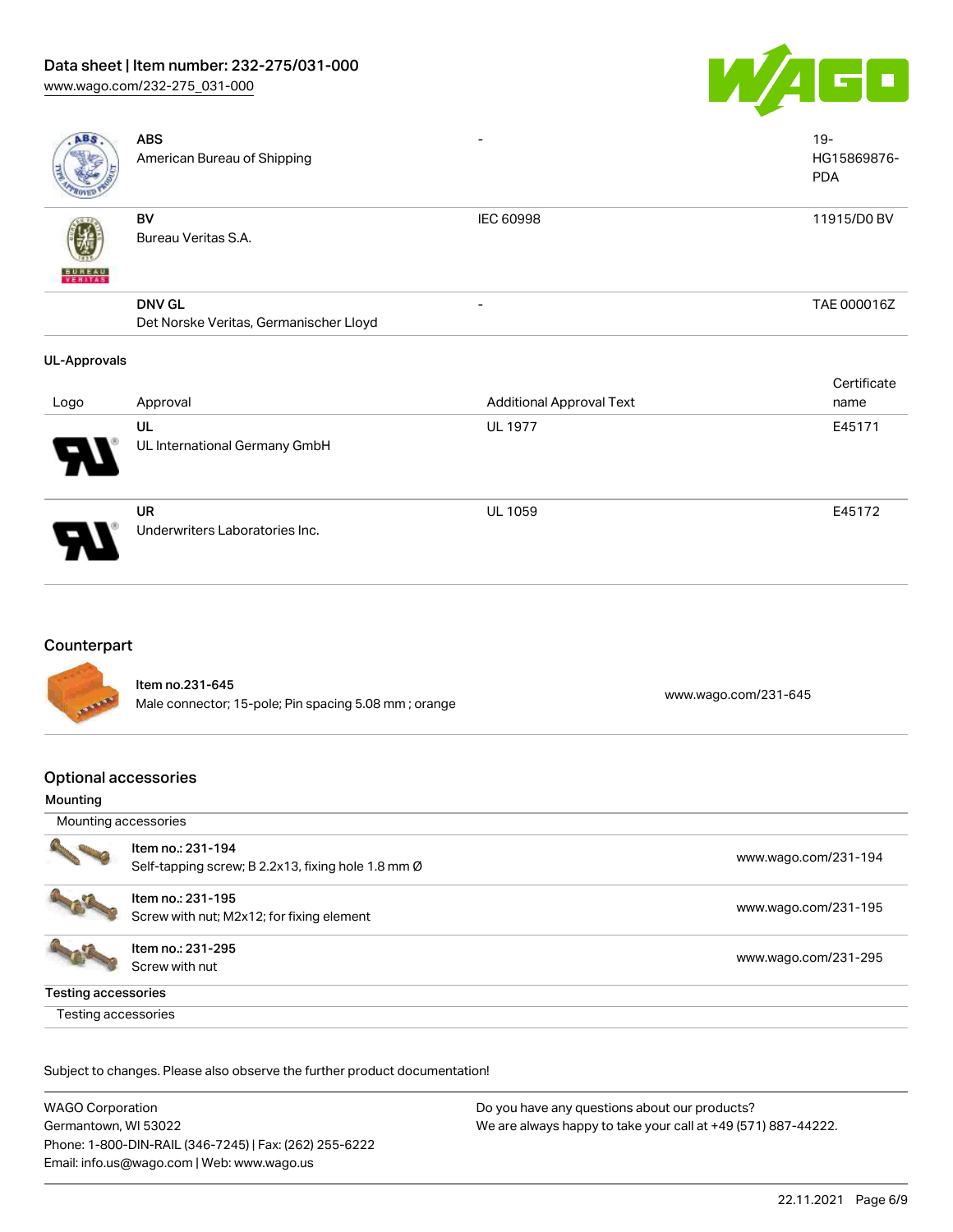



Item no.: 210-136 Test plug; 2 mm Ø; with 500 mm cable

| <b>Downloads</b><br><b>Documentation</b><br><b>Additional Information</b><br><b>Technical explanations</b><br>2019 Apr 3<br>pdf<br>2.0 MB<br><b>CAD</b> files<br><b>PCB Design</b><br><b>URL</b><br>Symbol and Footprint 232-275/031-000<br>CAx data for your PCB design, consisting of "schematic symbols and PCB footprints",<br>allow easy integration of the WAGO component into your development environment.<br>Supported formats:<br>ш<br><b>Accel EDA 14 &amp; 15</b><br>ш<br>Altium 6 to current version<br>Cadence Allegro<br>DesignSpark<br>ш<br>Eagle Libraries<br>KiCad<br>Mentor Graphics BoardStation<br>П<br>Mentor Graphics Design Architect<br>Mentor Graphics Design Expedition 99 and 2000<br>OrCAD 9.X PCB and Capture<br>П<br>PADS PowerPCB 3, 3.5, 4.X, and 5.X<br>ш<br>PADS PowerPCB and PowerLogic 3.0<br>PCAD 2000, 2001, 2002, 2004, and 2006<br>П<br>Pulsonix 8.5 or newer<br>П<br><b>STL</b> | Item no.: 231-661<br>Test plugs for female connectors; for 5 mm and 5.08 mm pin spacing; 2,50 mm <sup>2</sup> ; light gray |  | www.wago.com/231-661 |          |
|---------------------------------------------------------------------------------------------------------------------------------------------------------------------------------------------------------------------------------------------------------------------------------------------------------------------------------------------------------------------------------------------------------------------------------------------------------------------------------------------------------------------------------------------------------------------------------------------------------------------------------------------------------------------------------------------------------------------------------------------------------------------------------------------------------------------------------------------------------------------------------------------------------------------------|----------------------------------------------------------------------------------------------------------------------------|--|----------------------|----------|
|                                                                                                                                                                                                                                                                                                                                                                                                                                                                                                                                                                                                                                                                                                                                                                                                                                                                                                                           |                                                                                                                            |  |                      |          |
|                                                                                                                                                                                                                                                                                                                                                                                                                                                                                                                                                                                                                                                                                                                                                                                                                                                                                                                           |                                                                                                                            |  |                      |          |
|                                                                                                                                                                                                                                                                                                                                                                                                                                                                                                                                                                                                                                                                                                                                                                                                                                                                                                                           |                                                                                                                            |  |                      | Download |
|                                                                                                                                                                                                                                                                                                                                                                                                                                                                                                                                                                                                                                                                                                                                                                                                                                                                                                                           |                                                                                                                            |  |                      |          |
|                                                                                                                                                                                                                                                                                                                                                                                                                                                                                                                                                                                                                                                                                                                                                                                                                                                                                                                           |                                                                                                                            |  |                      |          |
|                                                                                                                                                                                                                                                                                                                                                                                                                                                                                                                                                                                                                                                                                                                                                                                                                                                                                                                           |                                                                                                                            |  |                      | Download |
|                                                                                                                                                                                                                                                                                                                                                                                                                                                                                                                                                                                                                                                                                                                                                                                                                                                                                                                           |                                                                                                                            |  |                      |          |
|                                                                                                                                                                                                                                                                                                                                                                                                                                                                                                                                                                                                                                                                                                                                                                                                                                                                                                                           |                                                                                                                            |  |                      |          |
|                                                                                                                                                                                                                                                                                                                                                                                                                                                                                                                                                                                                                                                                                                                                                                                                                                                                                                                           |                                                                                                                            |  |                      |          |
|                                                                                                                                                                                                                                                                                                                                                                                                                                                                                                                                                                                                                                                                                                                                                                                                                                                                                                                           |                                                                                                                            |  |                      |          |
|                                                                                                                                                                                                                                                                                                                                                                                                                                                                                                                                                                                                                                                                                                                                                                                                                                                                                                                           |                                                                                                                            |  |                      |          |
|                                                                                                                                                                                                                                                                                                                                                                                                                                                                                                                                                                                                                                                                                                                                                                                                                                                                                                                           |                                                                                                                            |  |                      |          |
|                                                                                                                                                                                                                                                                                                                                                                                                                                                                                                                                                                                                                                                                                                                                                                                                                                                                                                                           |                                                                                                                            |  |                      |          |
|                                                                                                                                                                                                                                                                                                                                                                                                                                                                                                                                                                                                                                                                                                                                                                                                                                                                                                                           |                                                                                                                            |  |                      |          |
|                                                                                                                                                                                                                                                                                                                                                                                                                                                                                                                                                                                                                                                                                                                                                                                                                                                                                                                           |                                                                                                                            |  |                      |          |
|                                                                                                                                                                                                                                                                                                                                                                                                                                                                                                                                                                                                                                                                                                                                                                                                                                                                                                                           |                                                                                                                            |  |                      |          |
|                                                                                                                                                                                                                                                                                                                                                                                                                                                                                                                                                                                                                                                                                                                                                                                                                                                                                                                           |                                                                                                                            |  |                      |          |
|                                                                                                                                                                                                                                                                                                                                                                                                                                                                                                                                                                                                                                                                                                                                                                                                                                                                                                                           |                                                                                                                            |  |                      |          |
|                                                                                                                                                                                                                                                                                                                                                                                                                                                                                                                                                                                                                                                                                                                                                                                                                                                                                                                           |                                                                                                                            |  |                      |          |
|                                                                                                                                                                                                                                                                                                                                                                                                                                                                                                                                                                                                                                                                                                                                                                                                                                                                                                                           |                                                                                                                            |  |                      |          |
|                                                                                                                                                                                                                                                                                                                                                                                                                                                                                                                                                                                                                                                                                                                                                                                                                                                                                                                           |                                                                                                                            |  |                      |          |

- **3D STEP**
- TARGET 3001!

Subject to changes. Please also observe the further product documentation!

WAGO Corporation Germantown, WI 53022 Phone: 1-800-DIN-RAIL (346-7245) | Fax: (262) 255-6222 Email: info.us@wago.com | Web: www.wago.us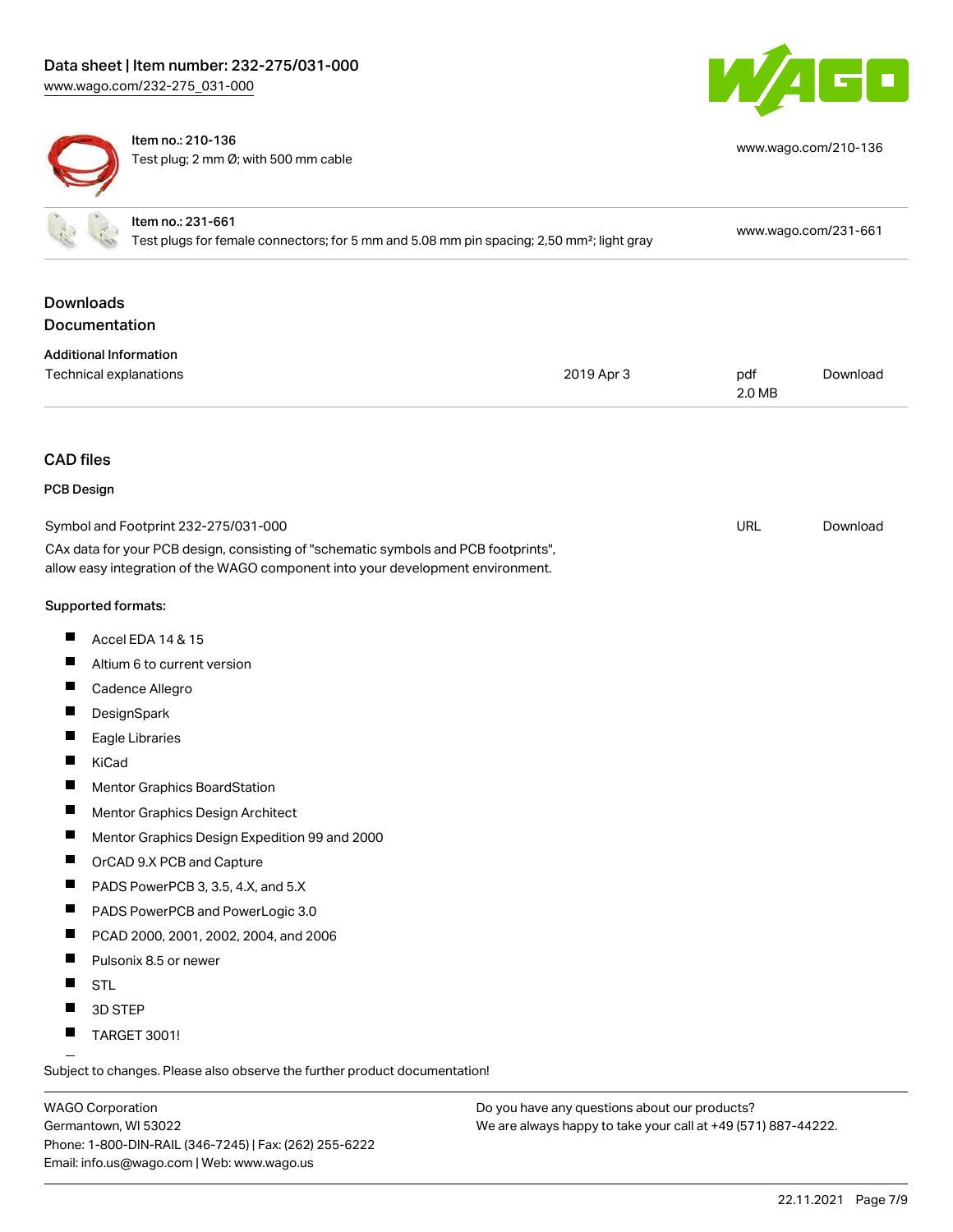

- $\blacksquare$ View Logic ViewDraw
- $\blacksquare$ Quadcept
- $\blacksquare$ Zuken CadStar 3 and 4
- $\blacksquare$ Zuken CR-5000 and CR-8000

PCB Component Libraries (EDA), PCB CAD Library Ultra Librarian

| <b>CAE</b> data                                                                                              |            |          |
|--------------------------------------------------------------------------------------------------------------|------------|----------|
| ZUKEN Portal 232-275/031-000                                                                                 | URL        | Download |
| CAD data                                                                                                     |            |          |
| 2D/3D Models 232-275/031-000                                                                                 | <b>URL</b> | Download |
|                                                                                                              |            |          |
| <b>Environmental Product Compliance</b>                                                                      |            |          |
| <b>Compliance Search</b>                                                                                     |            |          |
| Environmental Product Compliance 232-275/031-000                                                             | <b>URL</b> | Download |
| THT female header; angled; Pin spacing 5.08 mm; 15-pole; clamping collar; 0.6 x 1.0<br>mm solder pin; orange |            |          |

#### Installation Notes

#### Application

The innovative flange design provides standard panel mounting options or various through-panel mounting configurations. Depending on the type of application and flange, female headers can be used either for through-panel or flush mounted applications.

Subject to changes. Please also observe the further product documentation! Product family

WAGO Corporation Germantown, WI 53022 Phone: 1-800-DIN-RAIL (346-7245) | Fax: (262) 255-6222 Email: info.us@wago.com | Web: www.wago.us